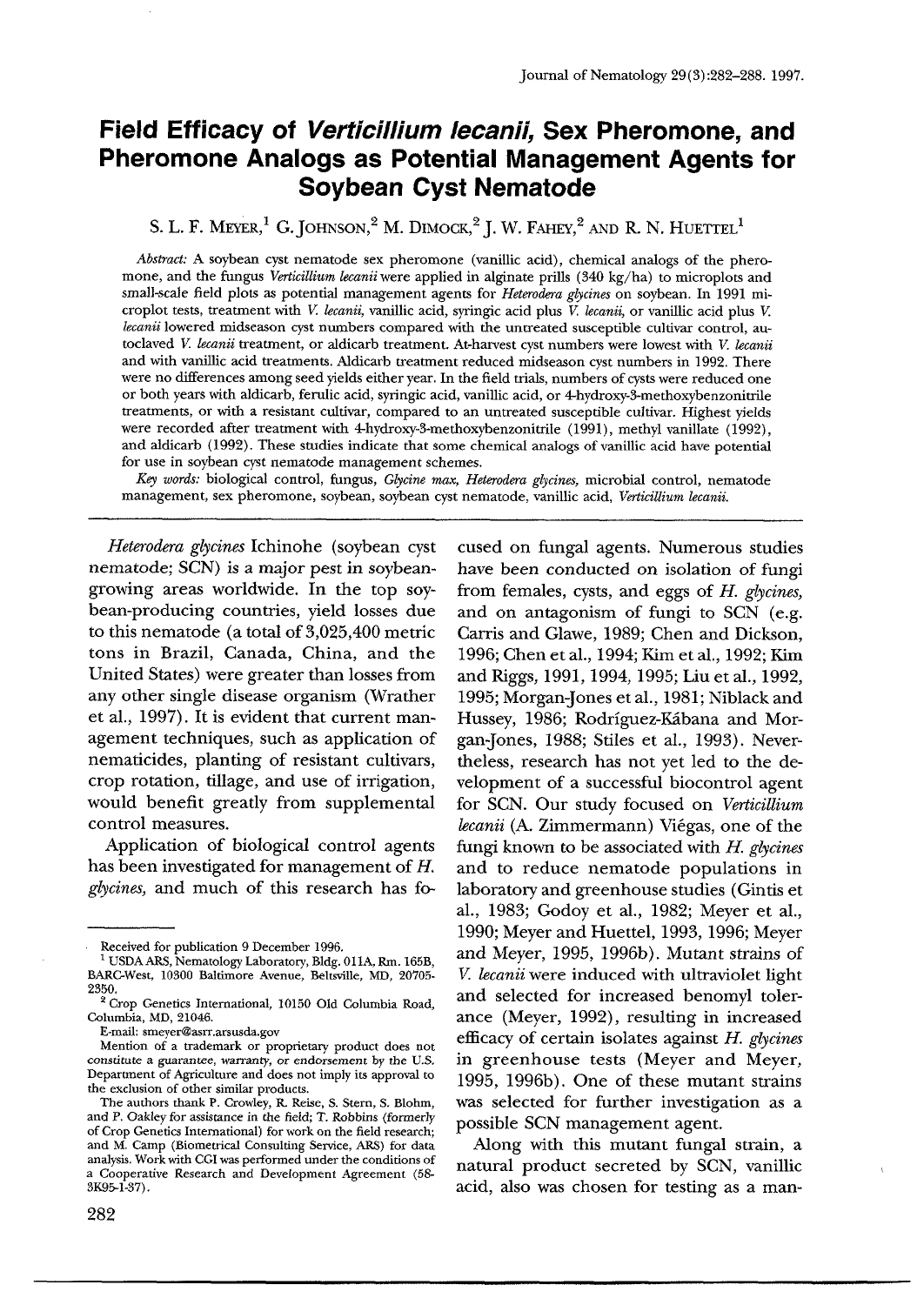agement agent. Vanillic acid is a sex pheromone isolated and identified from *H. glvcines* that induces male coiling needed for fertilization (Huettel and Rebois, 1986; Jaffe et al., 1989). Consequently, vanillic acid acts as a bioregulator, a compound that can affect an organism's life processes. Limited in vitro studies indicated that application of at least one chemical analog of vanillic acid decreased the ability of second-stage juveniles to find or penetrate roots, while addition of vanillic acid or of various analogs to cultures appeared to inhibit mating in *H. glycines*  (Stern et al., 1988). Because *H. glycines* only reproduces sexually, it was hypothesized that addition of excessive amounts of vanillic acid to soil would substantially disrupt the SCN life cycle (Huettel and Meyer, 1992; Meyer and Huettel, 1993, 1996). Under some greenhouse test conditions, application of vanillic acid in alginate prills indeed reduced nematode numbers on soybean roots (Meyer and Huettel, 1996). Certain chemical analogs of this pheromone (ferulic acid, 4-hydroxy-3-methoxybenzonitrile, isovanillic acid, and syringic acid), also were effective for reducing *14. glycines* population densities in some of those studies (Meyer and Huettel, 1996). Additional treatments applied in those greenhouse tests included a *V. lecani;~vanillic* acid combination and a K *lecanii*-syringic acid combination. This approach tested the hypothesis that the fungus would kill eggs while the compounds decreased mating, thus resulting in a net synergistic reduction of nematode numbers (Huettel and Meyer, 1992). Both combinations did decrease populations of *H. glycines*  produced on soybean roots. However, the V. *lecanii-vanillic* acid combination was not as effective as the fungus applied alone, and the V. *lecanii-syringic* acid combination did not provide enhanced control over either treatment applied individually (Meyer and Huettel, 1996).

Given the efficacy of various agents in greenhouse studies, the current research was initiated to determine effects of selected agents applied for management of *H. glycines* on soybean in microplots and in smallscale field tests. Vanillic acid, ferulic acid,

4-hydroxy-3-methoxybenzonitrile, methyl vanillate, syringic acid, one effective mutant strain of *V. lecanii,* and two *V. lecanii*bioregulator combinations were all applied individually to test efficacy in the field.

#### MATERIALS AND METHODS

*Potential management agents: Verticillium lecanii* strain M2S1 (Agricultural Research Service Culture Collection, NRRL 18726) was induced with ultraviolet light from wild type strain ATCC 58909. For the field studies, strain M2S1 was grown in potato dextrose broth (Meyer and Huettel, 1996) in flasks, carboys, or in a fermenter. Alginate prills containing fungus, test compounds, or fungus-test compound combinations were made as previously described (Meyer and Huettel, 1996; Meyer and Meyer, 1996a): 100 g wet weight fungus was added per liter of alginate slurry, and bran was supplied as a substrate for fungal growth. The inert compound pyrophyllite (hydrous aluminum silicate) was added as a carrier for bioregulatorcontaining prills. Fungus dry weight was ca. one-third of the total prill weight (ca. 0.3 g dry weight fungus/g dry weight prills). Autoclaved prills containing nonviable V. *lecanii* were used as "prill only" controls in microplot tests. Test compound levels were less than 2.2% (dry weight) in prills. Test compounds used were ferulic acid (4-hydroxy-3-methoxycinnamic acid), 4-hydroxy-3-methoxybenzonitrile, methyl vanillate (methyl 4-hydroxy-3-methoxybenzoate), syringic acid (4-hydroxy-3,5-dimethoxybenzoic acid), and vanillic acid (4-hydroxy-3 methoxybenzoic acid). Prills were also made with fungus-bioregulator combinations; one combination was V. *lecanii-vanillic* acid, and the other was V. *leeanii-syringic* acid. All agents were applied at planting (May or June).

*Microplot tests:* These studies were conducted at the Crop Genetics International farm near Ingleside, Maryland in 1991 and 1992. Microplots were 35 cm in diam., and each was lined with a cylinder of polyvinyl chloride (60 cm high) inserted 50 cm into the soil. Microplot soil was a sandy loam: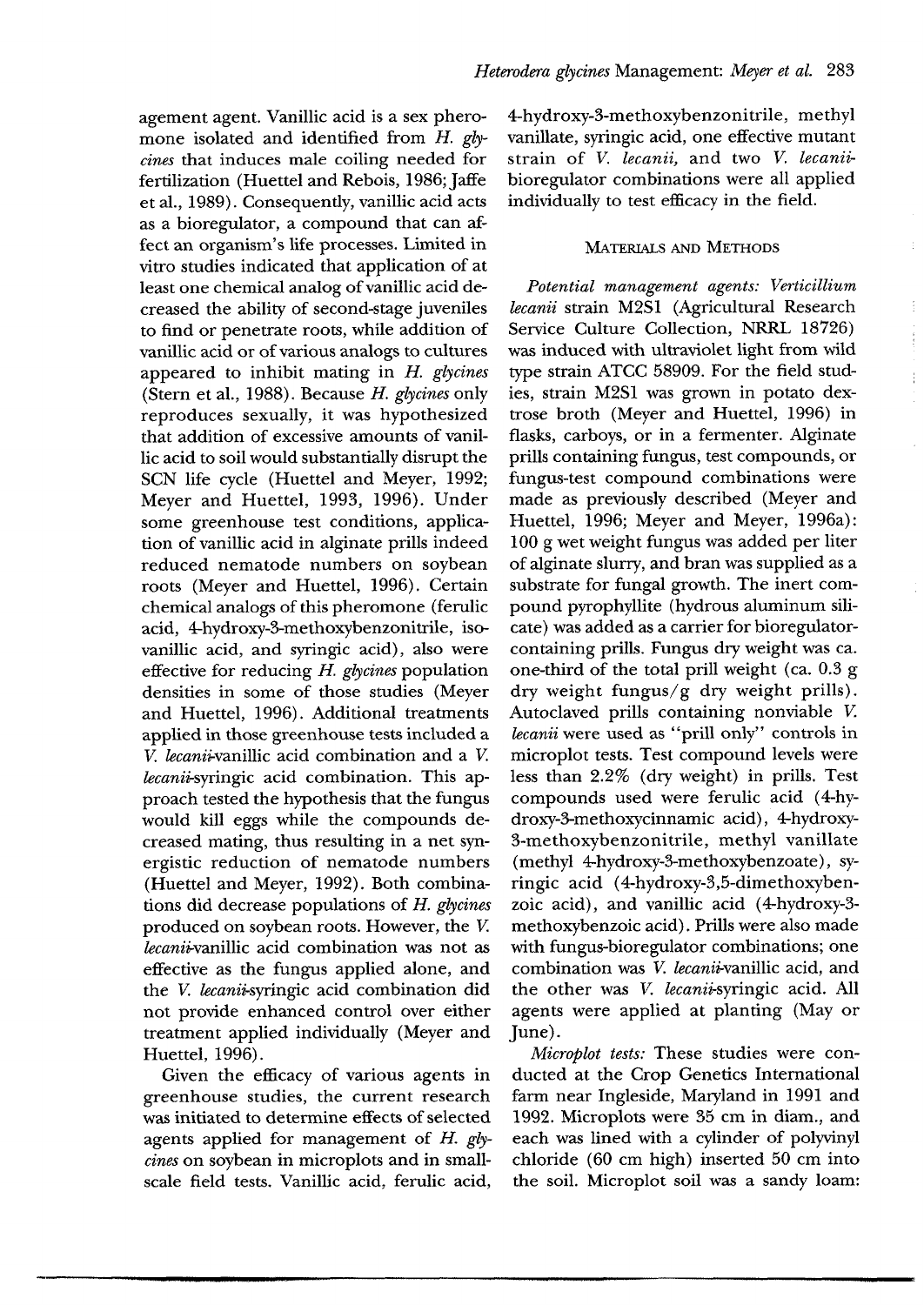75% sand, 16% silt, 9% clay, 1.8% organic matter, pH 7.0. Mineral and nutrient levels in microplots were adjusted according to soil test recommendations. Microplots were hand-weeded.

*Microplot preparation:* In 1991, *H. glycines*  race 3 from greenhouse stock pots and from an infested field near Salisbury, Maryland was introduced into the microplots prior to planting. The soil from the top of each microplot (ca. 30 cm) was mixed in a cement mixer with infested soil from both sources, and the mixture was placed in the microplots. Each time soil was mixed, the soil in the mixer was sampled to determine atplanting cyst numbers. The experiment was conducted in a randomized complete block design with four blocks of eight treatments (five microplots in a row per treatment per block). Each of the eight treatments (Table 1) was replicated in  $20$  microplots; a total of 160 microplots was used. The treatments were repeated in 1992.

*Microplot planting and maintenance:* Twelve soybean seeds (susceptible cultivar Essex) were hand-planted in a circle in each microplot. Experimental control agents in alginate prills were applied "in furrow" (rather than mixed throughout the microplot) at 4 g per microplot, ca. 0.33 g prills near each seed (including carrier). If stand count was poor when seedlings came up, microplots were reseeded by hand for a total of at least nine plants per microplot. Microplots with larger numbers were thinned to 9 or 10 plants per microplot. Microplots were treated with fungicide (0.85 kg benomyl/ ha) and insecticide (0.57 kg carbaryl/ha), as needed, mad irrigated by trickle or overhead irrigation when necessary.

*Microplot sampling: Cyst counts were made* at planting, at midseason (ca. 6 weeks after planting), and at harvest. Soil was sampled at planting. Samples were taken at midseason and harvest by removal of two nonadjacent plants from each microplot with a trowel or spade; samples were taken to the depth of the root systems. The soil from the two samples was combined, and cyst numbers were counted from a 100-cm<sup>3</sup> sample of the soil and from the roots. Cysts were isolated from soil and roots with a modified centrifugal-flotation technique (Meyer and Huettel, 1996) or by collection on filter paper (Krusberg et al., 1994), and all collected cysts were counted with a stereomicroscope. Plants were harvested by hand and threshed, and seed dry weights were recorded after drying at 63 °C for at least 24 hr.

*Field tests:* One field, located in Laurel, Delaware, was used in 1991. In 1992, three fields were planted. Locations were at Laurel (the same field as the previous year, but in a different area); Eldorado, Maryland; and Easton, Maryland. All three fields had been planted to soybean, were naturally in-

| Treatment                                  | Preplanting<br>cyst numbers |      | Midseason<br>cyst numbers |       | At-harvest<br>cyst numbers |      | Mean seed dry weight (g)<br>per row of five microplots |      |
|--------------------------------------------|-----------------------------|------|---------------------------|-------|----------------------------|------|--------------------------------------------------------|------|
|                                            | 1991                        | 1992 | 1991                      | 1992  | 1991                       | 1992 | 1991                                                   | 1992 |
| Aldicarb                                   | 373                         | 201  | 126 a                     | 95 b  | 883 ab                     | 395  | 657                                                    | 660  |
| Prill only                                 | 354                         | 237  | 139a                      | 193 a | 727 ab                     | 339  | 504                                                    | 557  |
| Untreated susceptible cultivar             | 311                         | 203  | 138 a                     | 199 a | 614 ab                     | 740  | 494                                                    | 862  |
| Vanillic acid plus<br>Verticillium lecanii | 331                         | 237  | 21d                       | 195 a | $624$ ab                   | 382  | 544                                                    | 596  |
| Syringic acid plus<br>Verticillium lecanii | 385                         | 126  | 47 <sub>bc</sub>          | 174 a | 552 ab                     | 494  | 532                                                    | 721  |
| Syringic acid                              | 456                         | 216  | 80 ab                     | 157a  | 450 <sub>bc</sub>          | 623  | 598                                                    | 774  |
| Vanillic acid                              | 420                         | 231  | 46 <sub>bc</sub>          | 171a  | 379c                       | 482  | 555                                                    | 775  |
| Verticillium lecanii                       | 391                         | 253  | 38 <sub>cd</sub>          | 199a  | 354c                       | 488  | 547                                                    | 692  |

TABLE 1. *Heterodera g'lycines* cyst numbers and dry weight of soybean seeds harvested from microplots.

Cyst numbers per microplot were counted from 100 cm<sup>3</sup> soil; cysts from two root systems per microplot were added to the 100 cm<sup>3</sup> soil for midseason and at-harvest counts. Cyst number data are presented as least squares means per microplot sample, yield data as least squares means per row of five microplots. All numbers are back-transformed from log10. Means in a column with different letters are significantly different ( $P \le 0.05$ ) according to pair-wise contrasts of the means.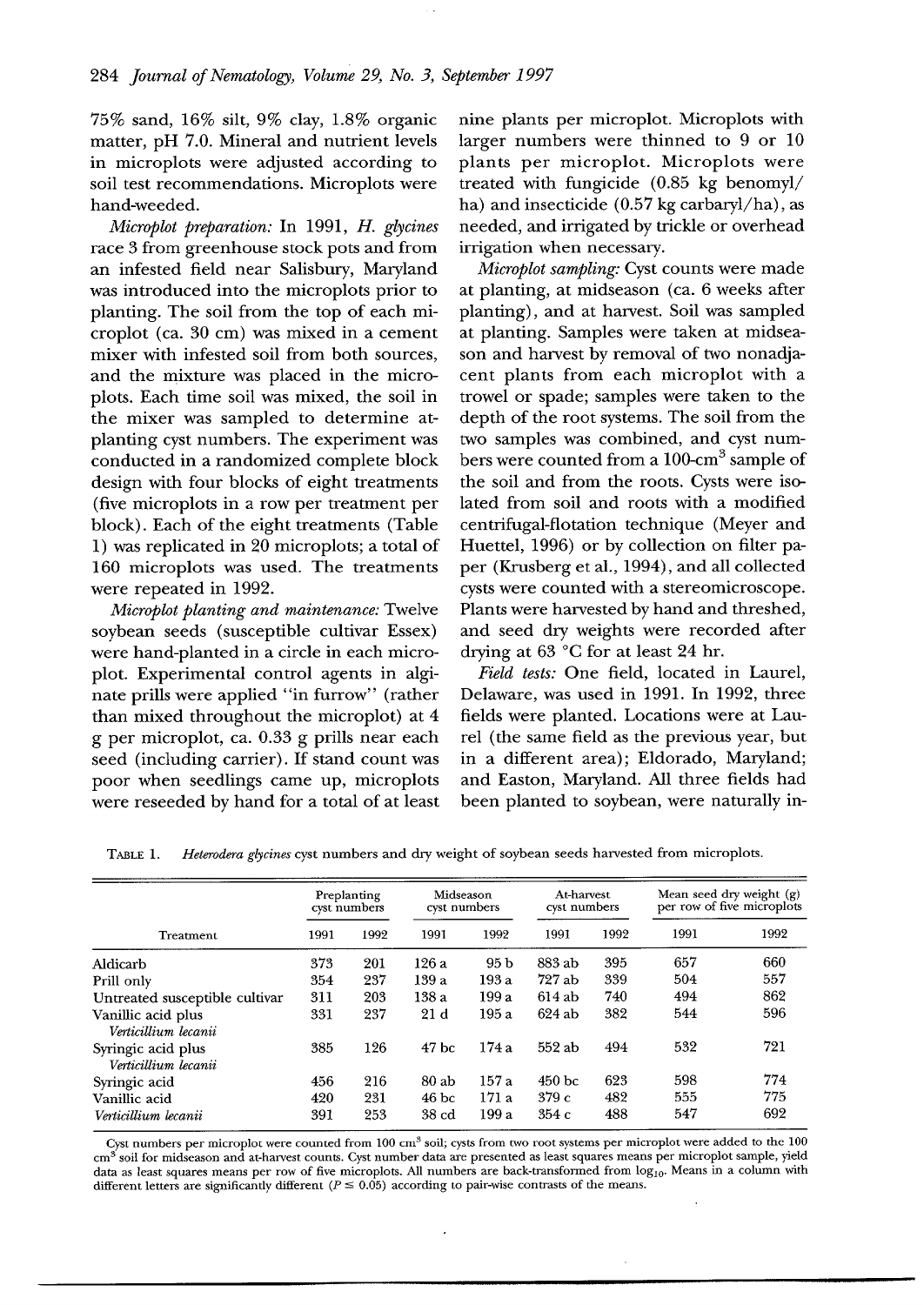fested with *H. glycines* race 3, and were exhibiting problems caused by this nematode. Soil types were as follows: Eldorado-loamy sand, 84% sand, 10% silt, 6% clay, pH 5.4, organic matter 1.0%; Laurel-sand, 92% sand, 4% silt, 4% clay, pH 5.9, organic matter 1.2%; Easton-silt loam, 26% sand, 58% silt, 16% clay, pH 7.0, organic matter 2.6%. In 1991, the experiment was conducted in a randomized complete block design with five blocks of eight treatments (Table 2) per block. *Verticillium lecanii* treatments were not tested because the means to produce sufficient quantities of fungus were not available at that time. Two 6.1-meter rows were replicated five times for each treatment, with a buffer row on the outside of each pair of treated rows. Rows were 76 cm wide and 76 cm apart. A 1.5-m-wide alley of untreated plants ran between blocks. In 1992, the tests were conducted in a randomized complete block design with five blocks of 11 treatments (Table 2) per block.

*Field planting:* Cultivars Duke (resistant to race 3) and Essex were used both years. Soybean seeds were planted with either a handpush or a tractor-mounted planter, except for seeds in aldicarb-treated plots, which were planted by hand so that aldicarb could be applied in-furrow beneath the seeds. Seeds were planted at 33/m. Experimental

control agents were applied by hand infurrow or with a hand-push applicator at 340 kg/ha (300 lb/a). Preemergence herbicides (0.57 kg/ha linuron, 1.42 kg/ha metolachlor) were applied. Plots were handthinned to ca.  $20$  plants/m of row.

*Field sampling:* Cysts were counted at planting, midseason, and harvest, as in the microplot tests. For at-plant cyst counts, 20 soil cores were collected to a depth of 30 cm from the two rows, and the 20 cores from each plot were mixed before extraction and enumeration. In 1991, field plots were sampled at midseason and harvest by collecting 20 cores and four soybean plants per treatment plot. In 1992, 20 cores and eight plants were sampled from each plot. To count cysts,  $100 \text{ cm}^3$  of the mixed soil core sample from each plot was washed along with the collected root systems from that plot. Only the two Maryland fields were available for at-harvest cyst numbers and soybean yields. Soybeans were harvested and seed dry weights were measured.

*Verticillium sampling:* To isolate *Verticillium*  from soil, 5 g was taken from each of the samples used for cyst counts, and mixed in 500 ml water. Each sample (all microplots and field plots) was plated onto two plates of potato dextrose agar with antibiotics and benomyl (PDA ABE 100; Meyer and Meyer,

| Treatment                                  | At-planting<br>cyst numbers |      | Midseason<br>cyst numbers |                 | At harvest<br>cyst numbers |                    | Mean seed dry weight (g)<br>per plot |                    |
|--------------------------------------------|-----------------------------|------|---------------------------|-----------------|----------------------------|--------------------|--------------------------------------|--------------------|
|                                            | 1991                        | 1992 | 1991                      | 1992            | 1991                       | 1992               | 1991                                 | 1992               |
| Aldicarb                                   | 61                          | 64   | 24 c                      | 85 <sub>b</sub> | 420ab                      | $190$ bcd          | 109 <sub>b</sub>                     | 2236 a             |
| Methyl vanillate                           | 127                         | 77   | 39 abc                    | 153 a           | $371$ abc                  | $261$ abc          | $153$ ab                             | $2089$ ab          |
| Vanillic acid plus<br>Verticillium lecanii | NT                          | 74   | NT                        | 163a            | NT                         | 239 abcd           | NT                                   | 1938 abc           |
| Verticillium lecanii                       | NT                          | 85   | NT                        | 138 a           | NT                         | $189\,\mathrm{cd}$ | NT                                   | 1922 abc           |
| 4-hydroxy-3-methoxy-benzonitrile           | 82                          | 85   | 24c                       | 177 a           | 194 d                      | 301ab              | 183 a                                | 1911 abc           |
| Fernlic acid                               | 80                          | 63   | 52ab                      | 150a            | $200$ $cd$                 | $235$ abcd         | 134ab                                | 1903 abc           |
| Syringic acid plus<br>Verticillium lecanii | NT                          | 79   | NT                        | 151 a           | NT                         | 203 abcd           | NT                                   | 1858 abc           |
| Resistant cultivar                         | 86                          | 66   | 22c                       | 88 b            | 63 <sub>e</sub>            | 156d               | 149 ab                               | 1793 abc           |
| Syringic acid                              | 70                          | 69   | 31 <sub>bc</sub>          | 145 a           | 356 abcd                   | $254$ abc          | 138ab                                | 1753 abc           |
| Vanillic acid                              | 81                          | 78   | 33 abc                    | 164 a           | $269$ bcd                  | 310 a              | 128ab                                | 1680 <sub>bc</sub> |
| Untreated susceptible cultivar             | 111                         | 74   | 64 a                      | 148 a           | 532 a                      | 230 abcd           | 111 b                                | 1545 с             |

TABLE 2. *Heterodera glycines* cyst numbers and dry weight of soybean seeds harvested from field plots.

Cyst numbers in each plot were counted from  $100 \text{ cm}^3$  soil; in 1991, cysts from four root systems per plot were added to the  $100$ cm<sup>3</sup> soil for midseason and at-harvest counts. In 1992, cysts from eight root systems per plot were added. Data are presented as least squares means per plot, back-transformed from  $log_{10}$ . Means in a column with different letters are significantly different ( $P \leq 0.05$ ) according to pair-wise contrasts of the means.  $NT = not$  tested.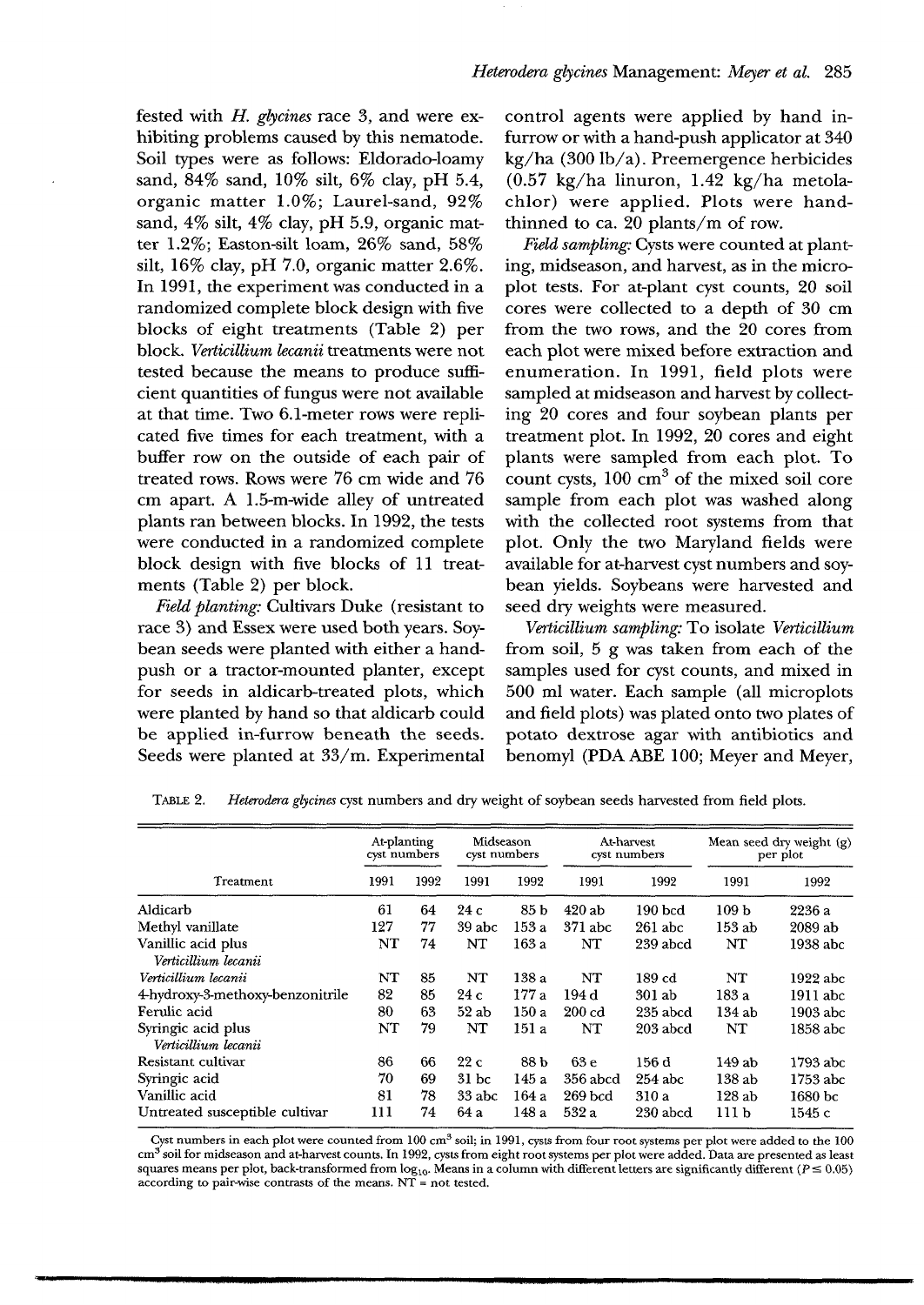1995). Most samples were also plated onto this medium containing 0.5% Rose Bengal (PDA ABE 100 Rose Bengal). *Verticillium* isolates were then transferred to fresh PDA ABE 100 or PDA ABE 100 Rose Bengal media for growth-rate comparisons with the applied mutant strain.

*Statistical analysis:* The number of cysts and the dry weight of seeds were analyzed for each time period as a one-factor mixed design using PROC MIXED (SAS Institute, Cary, NC). For the microplot data, cyst numbers were analyzed per microplot, and yields were analyzed per row of five microplots. In all analyses, treatment was the fixed factor. For the microplot data and the 1991 field data, block was the random factor. For the 1992 field data, site and site  $\times$  block were the random factors. Using the treatments in common for 1991 and 1992 field yields, both years were also analyzed together with year, year  $\times$  site, and year  $\times$  site  $\times$  block as the random factors. To correct for variance heterogeneity,  $log_{10}$  transformations were made. The back-transformed least-squares means (in number of cysts or seed weights) and pair-wise contrasts of the means were determined. In the 1992 field tests, cyst counts from all three field sites were included at-plant and midseason, but atharvest results were from Maryland fields only.

## **RESULTS**

*Microplot tests:* Several differences in cyst numbers occurred among the treatments in 1991 (Table 1). Treatment with viable V. *lecanii,* vanillic acid, syringic acid plus V. *lecanil,* or vanillic acid plus V. *lecanii* resulted in lower midseason cyst numbers than those counted from untreated susceptible cultivar controls, prill-only treatment, or aldicarb. At-harvest numbers were lower with V. *lecanii*  and vanillic acid treatments. In 1992, a significant reduction in cyst numbers was recorded only in the aldicarb treatment at midseason. Seed yields did not reflect differences in nematode numbers in 1991 (Table 1), nor were there significant yield differences among treatments in 1992.

*Field tests:* There were no differences among cyst numbers at planting (Table 2). In 1991, midseason cyst numbers were lowest in plots treated with aldicarb, syringic acid, 4-hydroxy-3-methoxybenzonitrile, and the resistant cultivar. By the end of the season, plots treated with vanillic acid, ferulic acid, and 4-hydroxy-3-methoxybenzonitrile, and the plots planted with the resistant cultivar, had lower cyst numbers than the untreated susceptible control. Aldicarb- and syringic acid-treated plots no longer had reduced cyst numbers. In 1992, only aldicarbtreated plots and plots with the resistant cultivar had lower cyst numbers midseason. Atharvest cyst numbers did not differ significantly from the untreated susceptible control, but vanillic-acid treated plots had higher cyst numbers than aldicarb, V. *lecanii,*  or resistant cultivar treatments. Plots treated with 4-hydroxy-3-methoxybenzonitrile also had higher cyst numbers than the latter two treatments.

In the 1991 field test, seed yields (Table 2) were lowest with the untreated susceptible control and with aldicarb treatment, and highest with 4-hydroxy-3-methoxybenzonitrile treatment (ca. 65% higher than untreated susceptible control; yield increases calculated from back-transformed least squares means in Table 2). In 1992, yields were lowest with the untreated susceptible cultivar control and with vanillic acid treatment. Aldicarb treatment (45% greater yield than untreated susceptible cultivar control when calculated from back-transformed least squares means) was ranked the highest, and methyl vanillate treatment ranked second highest in yield (35% greater yield than control). Fungus-bioregulator combination treatments did not differ significantly from yields with individually applied agents. When the bioregulator treatments for the two years were combined for analysis, the treatments that resulted in significantly higher yields than those obtained from the untreated susceptible cultivar were 4 hydroxy-3-methoxybenzonitrile and methyl vanillate (both 36% higher yield than susceptible cultivar controls) and aldicarb (27% yield increase).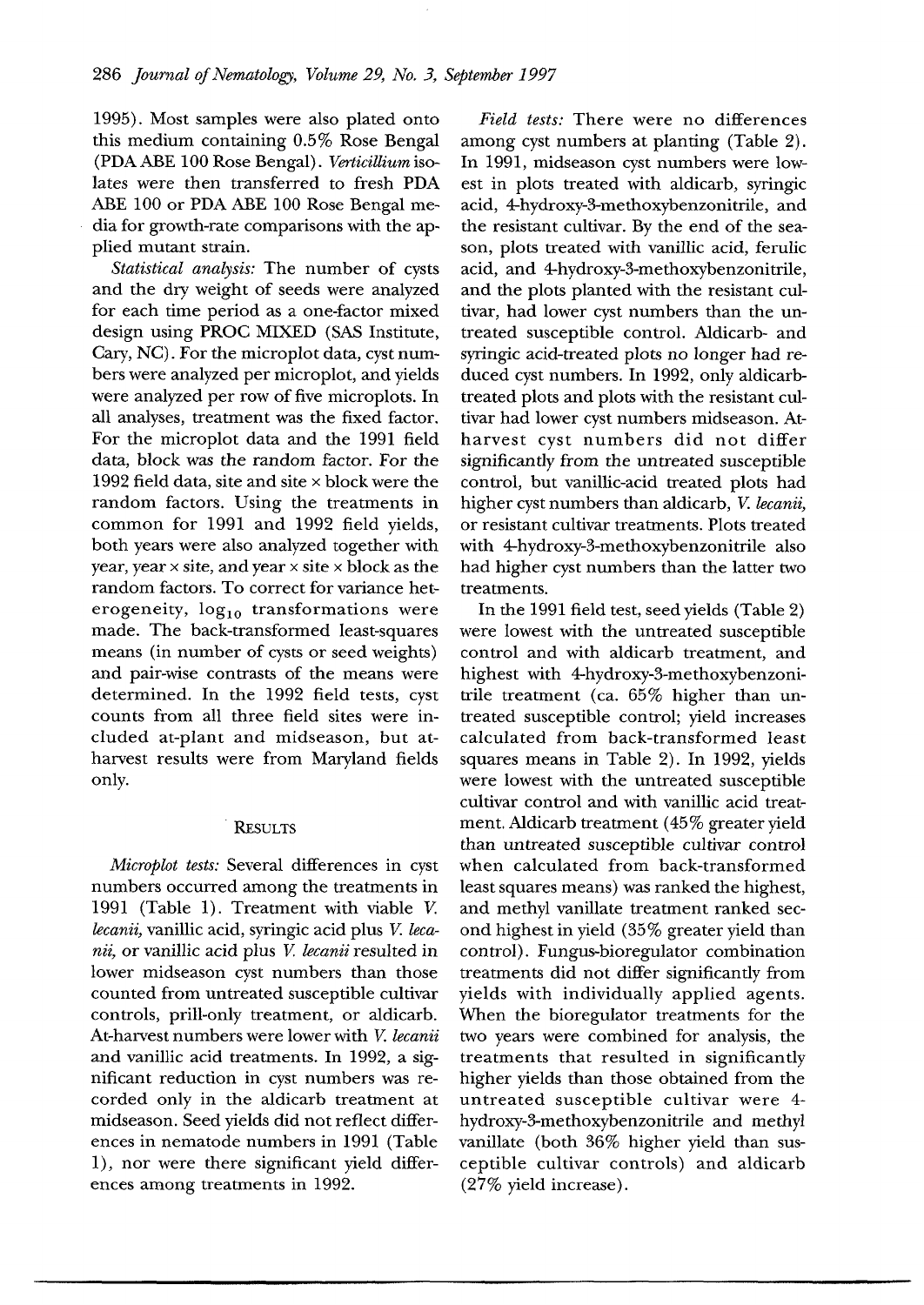In the 1991 microplot study, *Verticillium*  was isolated at planting from two petri dishes containing soil samples taken from the cement mixer. Verticillium was not isolated at midseason or harvest in 1991, but was isolated at midseason 1992 from one microplot treated with V. *lecanii. Verticillium* isolates were obtained at planting (1992) from seven plots in the Eldorado field: two plots treated with vanillic acid, two with syringic acid, one plot with 4-hydroxy-3-methoxybenzonitrile, one with methyl vanillate, and one with V. *lecanii.* In midseason 1992, *Verticillium* was isolated from one V. *lecanii-treated*  Eldorado plot and one syringic acid-treated Laurel plot. None of the soil isolates grew as rapidly on the test media as the highly benomyl-resistant strain of V. *lecanii* and, therefore, were likely not the test strain.

## **DISCUSSION**

The small-scale field studies indicated that at least two of the tested bioregulators, 4 hydroxy-3-methoxybenzonitrile and methyl vanillate, have potential to increase soybean yields when applied as management agents for *H. glycines.* Syringic acid and 4-hydroxy-3-methoxybenzonitrile reduced *H. glycines*  populations in greenhouse studies (Meyer and Huettel, 1996) and substantially decreased cyst numbers in the field during 1991, although syringic acid did not reduce cyst numbers in the microplot tests. Ferulic acid and vanillic acid, both of which reduced nematode numbers in some greenhouse trials (Meyer and Huettel, 1996), also decreased cyst numbers 1 year in the microplot or field tests. Methyl vanillate, which had no effect on cyst numbers in greenhouse studies (Meyer and Huettel, 1996) or in the field, was one of the most effective agents for increasing yields. Reasons for the increased yields without concomitant population decreases are unclear. It is possible that the agents affect the nematodes very early in the season and then leach from the prills and soil, allowing the nematode populations to subsequently increase. Studies on volatility of the compounds and diffusion in soil would aid in determining how long they are effective. Number of eggs per cyst might also be affected, although this would not be expected with compounds that affect mating and not egg viability. Research on direct effects of the compounds on plant growth would also determine whether application of these substances in alginate prills could increase seed yields in the absence of SCN.

Treatments with syringic acid, vanillic acid, V. *lecanii,* or V. *lecanii-bioregulator*  combinations were efficacious for reducing SCN numbers in the greenhouse studies but did not increase yields in the field tests, even though treatments including K *lecanii* resulted in decreased cyst numbers in the 1991 microplot tests. This strain of V. *lecanii* has been difficult to isolate from soil, even in greenhouse pots, so inability to obtain the strain from the field may or may not reflect persistence in the soil. More information about the fungus is required to determine why it was ineffective in this study. No synergistic interactions of fungus-bioregulator combinations were measured, corroborating greenhouse test results (Meyer and Huettel, 1996).

Although field tests demonstrated some yield differences among treatments, no significant differences in yields were observed among microplot treatments. This may be at least partly due to the fact that the most effective analog treatments in the small-scale field tests were not applied for 2-year microplot tests; however, aldicarb did not substantially increase microplot yields, either. It is possible that, with sufficient irrigation, fertilization, and pest control, *H. glycines* did not severely affect the soybean plants.

The results with certain bioregulators are promising; however, many variables remain to be studied. Large amounts of alginate prills were applied; lower application levels and less expensive formulations need to be tested. The agents do not necessarily decrease nematode populations, so they would undoubtedly be most useful when combined with other management techniques (resistance, etc.), which do have this effect. These studies do suggest that some chemical analogs of *a H. glycines* sex pheromone have